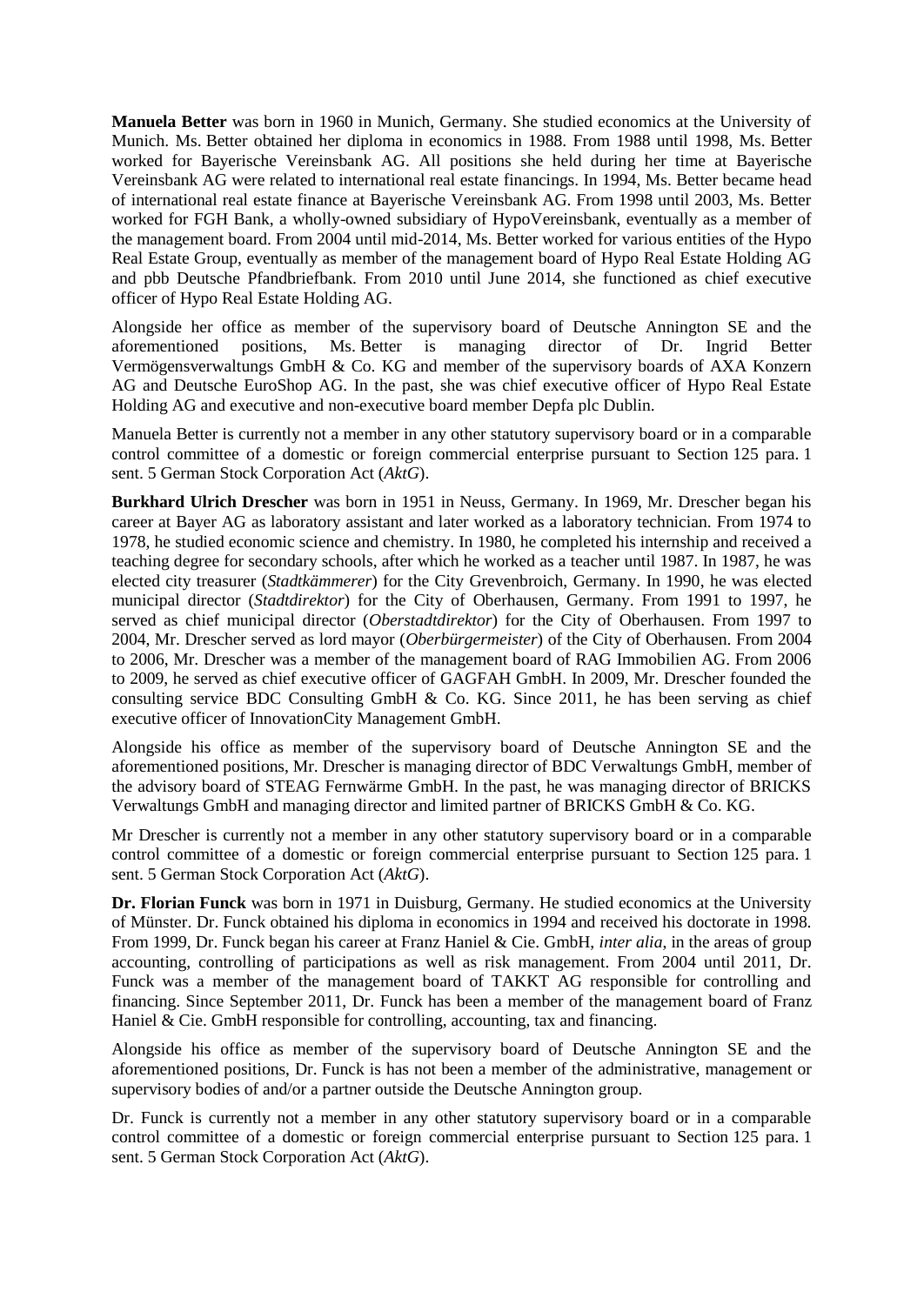**Hendrik Jellema** was born in 1952 in Essen, Germany. He studied social sciences and German literature as well as philosophy for teaching at the Universities of Essen and Bochum. Mr Jellema obtained second state exam in 1984. Thereafter, he worked as a scientific researcher in the social sciences department of the the University of Essen. From 1988 until 1991, he worked at GEWOS GmbH as the project director in the area of real estate market analysis, eventually as the deputy director of the branch office in North Rhine-Westphalia. Since 1992, he worked at GAGFAH. At the beginning, he worked in the area of market analysis and restitution, then as managing director in North Rhine-Westphalia and thereafter, since 2004, as head of property management of GAGFAH-NILEG Immobiliengruppe. Since 2006, Mr. Jellema has been managing director of the subsidiaries OWG (Osnabrücker Wohnungsbau Gesellschaft), WG Norden (Hamburg), Wohnungsbau Niedersachsen (Hannover) und Schweizer Viertel (Berlin). From 2007 until 2014, he was a member of the management board of GEWOBAG Gemeinnützige Wohnungsbau-Aktiengesellschaft Berlin. Since 2014, he has been the chairman of the management board of Stiftung Berliner Leben.

Alongside the aforementioned positions, Mr Jellema is a member of the group "Erneuerungsstrategien für Wohnsiedlungen der 50´er Jahre in NRW" of the Ministry for Urban Development, Housing, Culture and Sports of North Rhine-Westphalia (*Ministerium für Stadtentwicklung, Wohnungsbau, Kultur und Sport des Landes NRW*); member of the State Executive Board of the Federal Association of Independent Residential Real Estate Companies (*Landesvorstand des Bundesverbands Freier Wohnungsunternehmen*); member of the board of trustees (*Mitglied des Kuratoriums*) of Volksheimstättenwerk, Berlin; member of the management board (*Mitglied des Vorstands*) of Vhw; member of the association committee (*Verbandsausschuss*) of the association of the Berlin and Brandenburg Residential Real Estate Companies (*Verband der Berliner und Brandenburger Wohnungsunternehmen*); head of the working group urban development and quarter of large real estate companies (AG "Stadtentwicklung und Quartier" der Arbeitsgemeinschaft großer *Wohnungsunternehmen*); deputy chiarman of the association council (*Verbandsrat*) of Vhw

Mr Jellema is currently not a member in any other statutory supervisory board or in a comparable control committee of a domestic or foreign commercial enterprise pursuant to Section 125 para. 1 sent. 5 German Stock Corporation Act (*AktG*).

**Daniel Just** was born in 1957 in Berlin, Germany. He studied economics at the University of Munich. Mr Just obtained his diploma in economics in 1985. From 1985 until 1992, Mr. Just worked at Dresdner Bank, responsible for corporate clients, risk management and credits, where he last held the position of an executive assistant to the management board. From 1993 until 1998, he worked at the Bayerische Vereinsbank in the areas of supporting banks in Southeast Asia and in the U.S.A. and project management for institutional clients. Thereafter, he joined the Bayerische Versorgungskammer in 1998 as head of financing. In 2000, he was appointed deputy member of the management board. In 2001, he became a member of the management board as well as the head of "Sector K" (capital investments). In 2006, Mr Just became vice-chairman of the managing board. Since 2013, Mr. Just has been the chairman of the board of managing directors of Bayerische Versorgungskammer.

Alongside the aforementioned positions, Mr Just is vice chairman of RREEF Investment GmbH.

Mr Just is currently not a member in any other statutory supervisory board or in a comparable control committee of a domestic or foreign commercial enterprise pursuant to Section 125 para. 1 sent. 5 German Stock Corporation Act (*AktG*).

**Christian Ulbrich** was born in 1966 in Hamburg, Germany. He studied economics at the University of Hamburg. Mr. Ulbrich began his career at Bank Mees & Hope NV, where he last held the position as head of commodity finance. From 1992 until 1994, he served as head of the corporate clients division and deputy manager of the Hamburg branch of Rabobank Deutschland AG. From 1995 until 1997, he worked for Bank Companie Nord AG, last as member of the executive board. Thereafter, from 1997 until 2005, he acted as the chairman of the board of managing directors of HIH